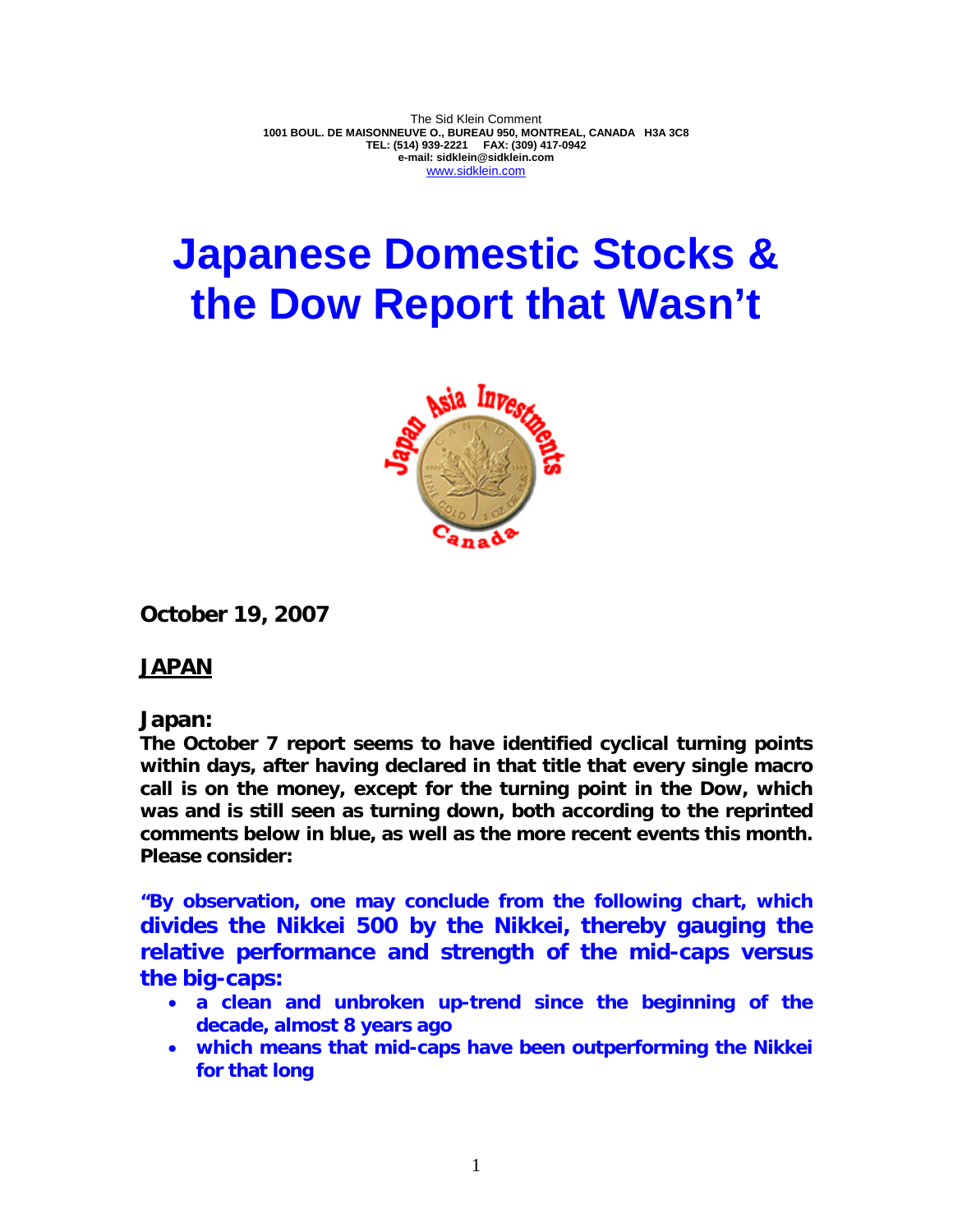- **this cycle's chart is consistent with a secular trend (multidecade) of large-cap underperformance (mid-cap outperformance)"**
- **after an explosive period, the mid-caps have been underperforming the Nikkei, for the past year and 8 months (beginning of 2006)"**
- **during this correction, this chart of relative performance fell dramatically, in the typical 50% range (further dragging down small caps)**
- **a low in this chart now is consistent with a low in the Yen and a peak in the Nikkei (the latter is a matter of fact)"**



**Simply, mid-caps are set to dramatically outperform the Nikkei starting right now (has begun), while small caps will lag, due to far greater price damage and the global investment mood, which presently demands liquidity.** 

**Last December, seven Japanese domestic stocks were published in these pages, the update of which follows here. The first number (on the left) was the December 2006 price, while the number on the right reflects the equity's present price.**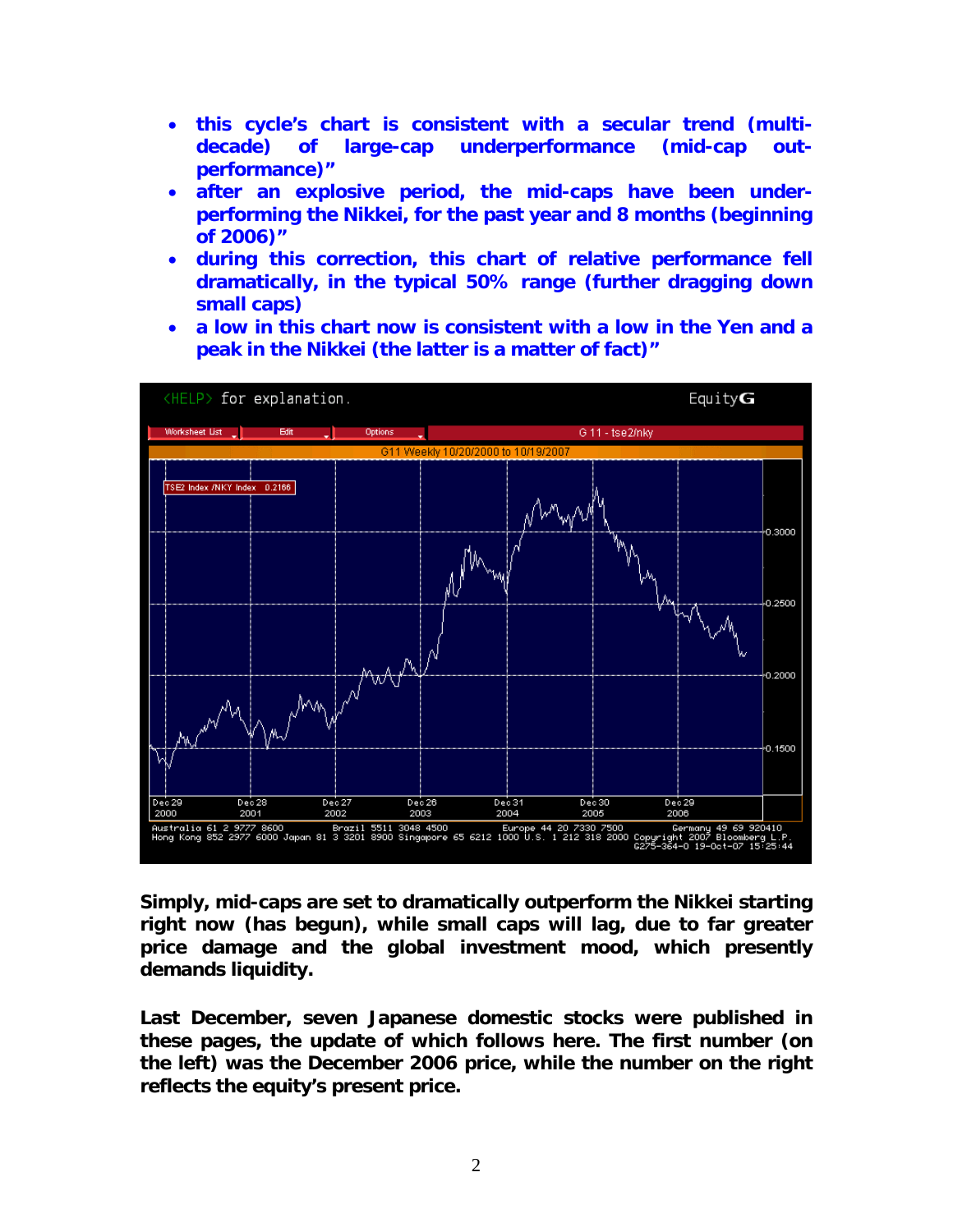| Gakken:               | <b>270 Yen</b> | <b>338 Yen</b> |
|-----------------------|----------------|----------------|
| <b>Tokyo Kikai:</b>   | 317            | 322            |
| Shinkawa:             | 2125           | 2645           |
| Aloka:                | 1100           | 1728           |
| Tohoku Pioneer*: 1579 |                | *2200          |
| Dynacity:             | 12,970         | 7070           |
| <b>Nextcom:</b>       | 34,650         | 24,550         |

**Totals: 4/7 were positive over this period, and returned 3.4%. The Nikkei is slightly higher than it was on December 3, 2007, but it won't be by next week.** 

**\*Pioneer made Tohoku a wholly owned subsidiary, and shareholders were given the opportunity to tender, or sell at 2200 where the stock traded uninterruptedly for several weeks.** 

**A recent SKC report discussed the categories of domestic stocks, according to strength and size. The poorest and worst chance of survivability were those that were smaller cap or did not state financials with the zeal expressed by Big Bang, which actually took Japan higher in reporting standards than the West.** 

**So, while the others are powerful and will yield dramatic returns once Japanese stocks get past yearend, those that haven't fared well should move significantly, while the strongest will rack up triple-digit gains. Only the worst survivability equities should be removed from portfolios, and preferably against offsetting gains.** 

**Conclusion & strategy:** 

**"Investors buy mid-cap domestic value stocks, while traders may again short the Nikkei." This group will react most powerfully and soonest (ahead of small caps, due to the general mood), of all Japanese stocks. This is the shelter during the international storm, as has been the case for decades (including this decade, until the Yen peaked).** 

**The seven recommended stocks contain two terrible losers, which should each gain dramatically, based on valuation, balance sheets and highest financial ranking. This bodes very well, since these two are obscuring strong gains cross the others.**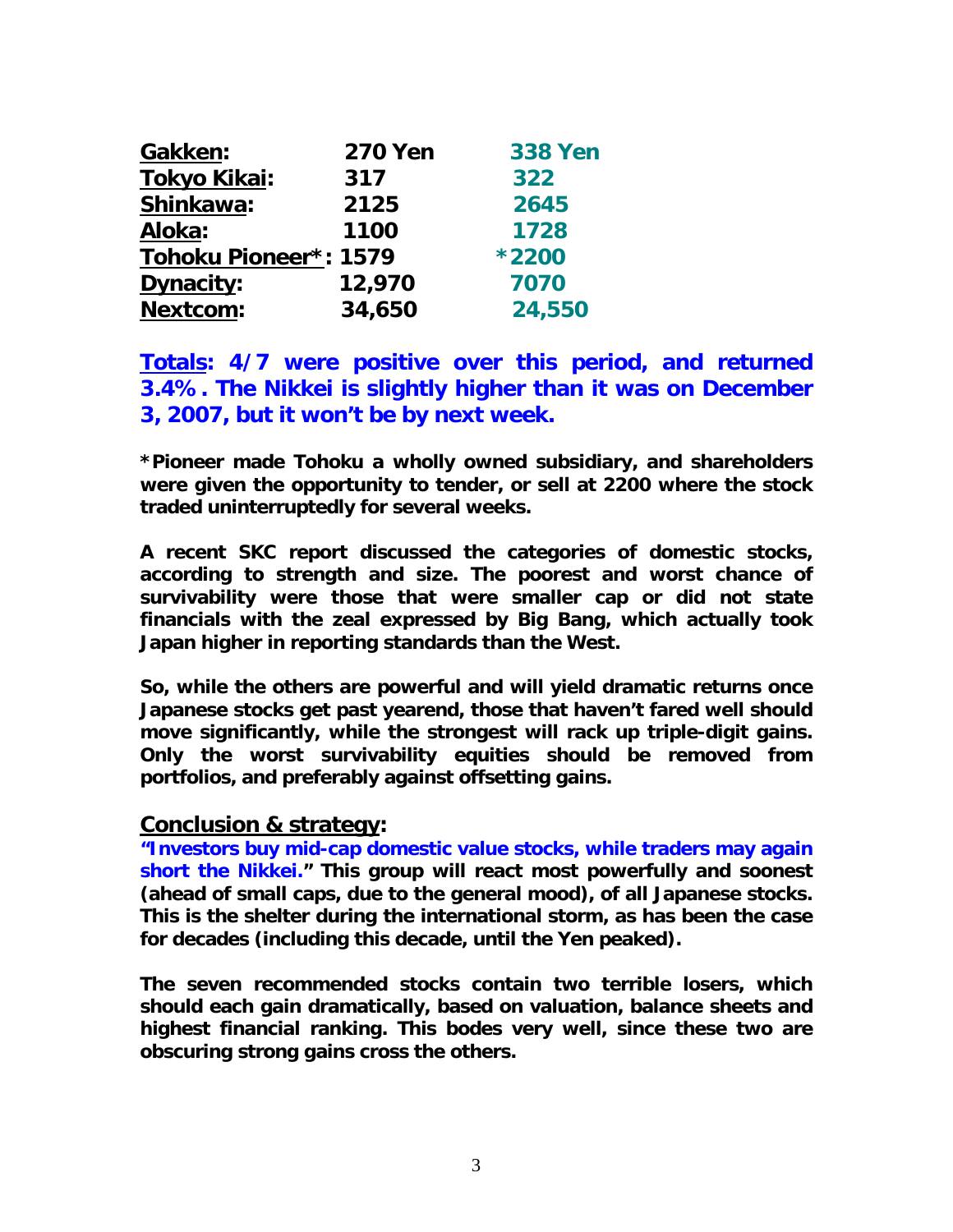### **NEW YORK Dow Jones:**

**The following two Dow charts are reprinted from this month's report, which was sent out only days before the peak. On the pursuant Thursday (a week ago), a reversal appeared to be taking place, but rather than sound the alarm about top tick (and all that), I chickened out, with the reasoning that the reversal was forecast anyway (see below), and that I might bring good luck by keeping my fingers off the keyboard.** 



In fact, the 2<sup>nd</sup> chart below (31-day) helped identify top tick!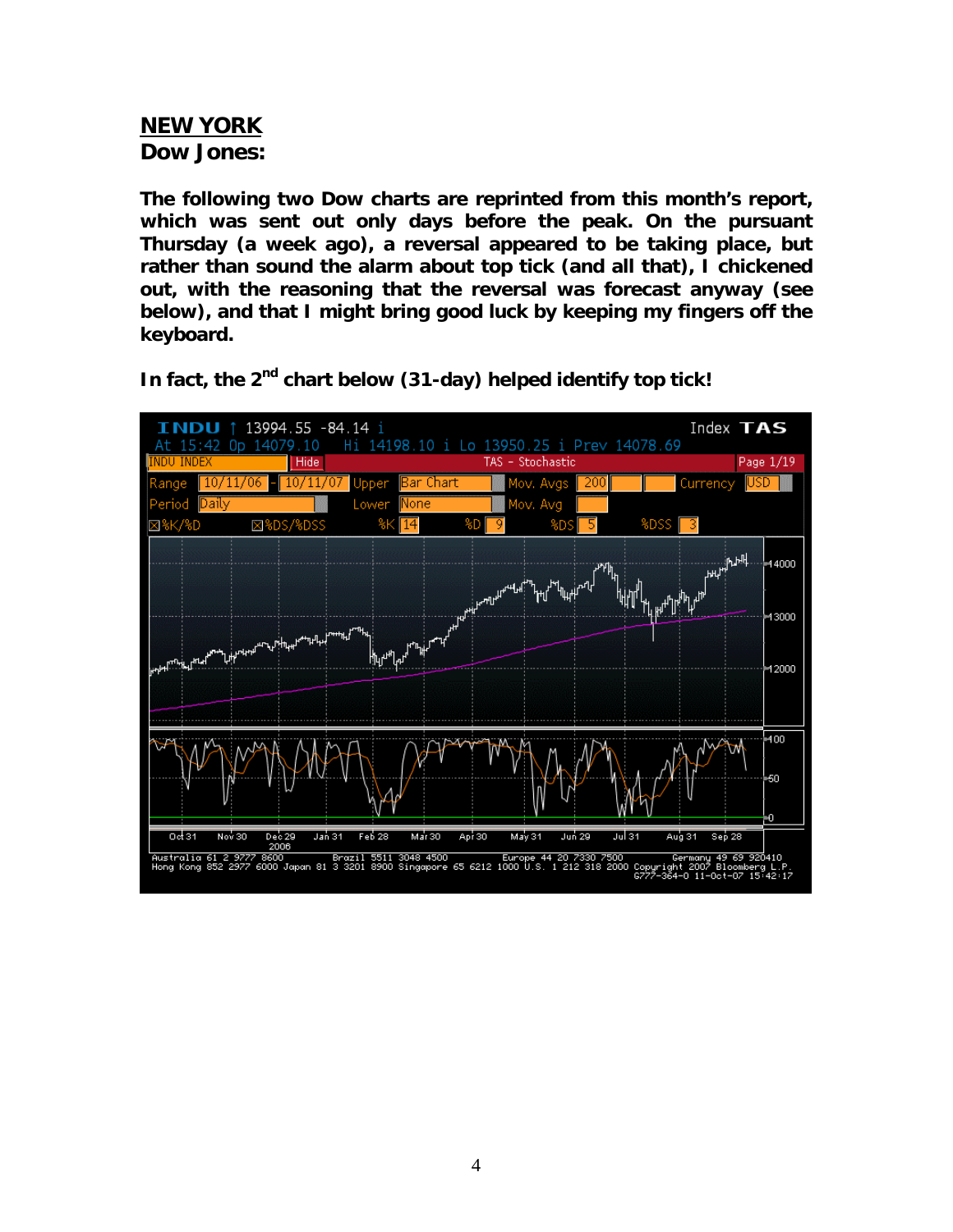

**Reprinted from earlier this month:** 

**"The same daily stochastic above (page 4) illustrates a bearish divergence, should the Dow decline from here (and it is turning over)."** 

**"When all is said and done, rate cuts, sub-prime stories et al, will not have mattered much, as compared to the resumption of the Yen's bull market. When the Japanese spigot is turned off, the flow of capital will bottleneck and choke the New York market's capital addiction, until wheezing breathlessly. Cutting rates hardly improves the carrytrade story."** 

**Immediately below, we see how the Dow did in fact follow through!**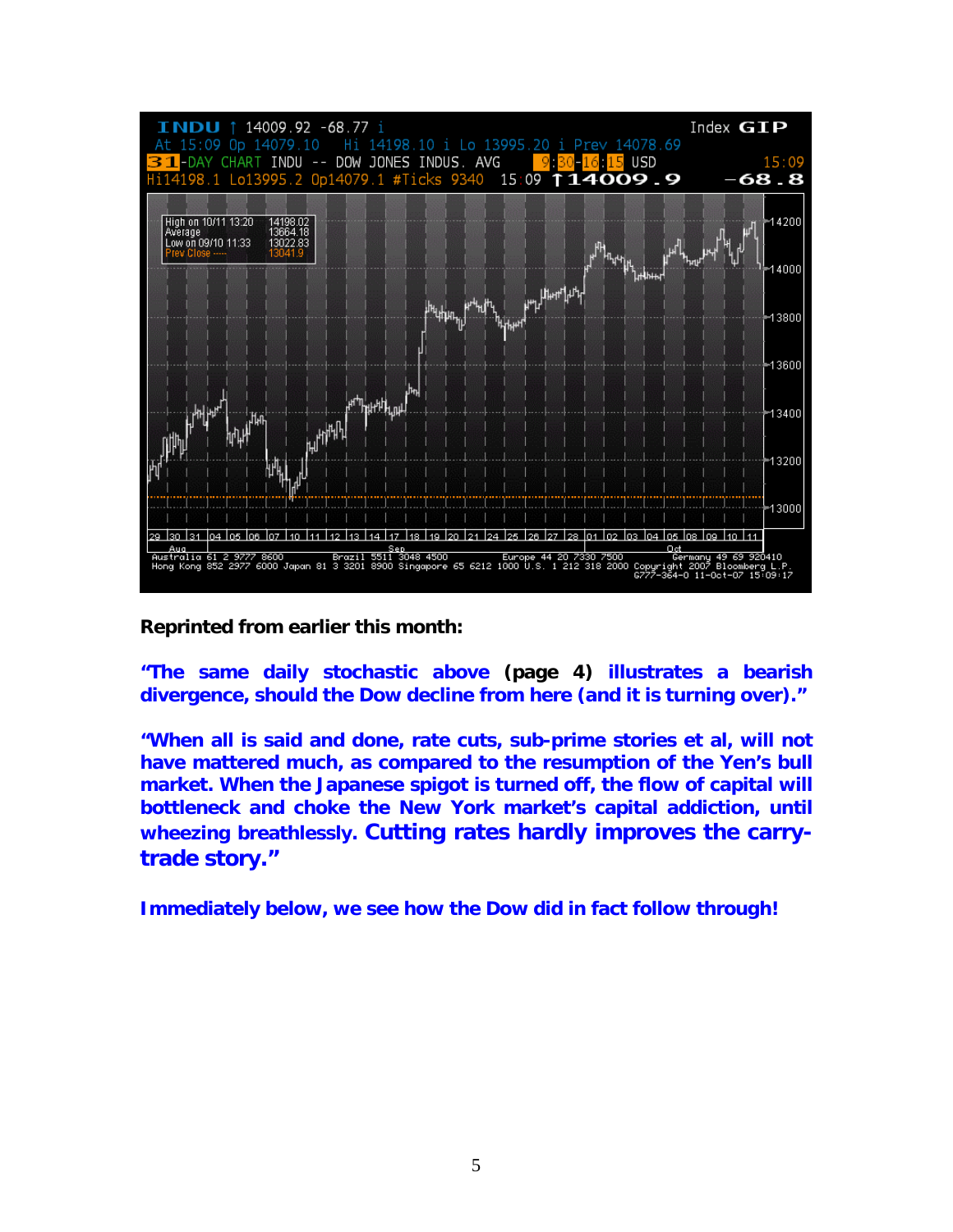

**Reprinted analysis and comments (blue) on the following reprinted VIX Volatility Index chart (October 7) appear on page 6, while the VIX chart with trend-line, which follows last (page 7), was printed yesterday, before today's turn up.** 

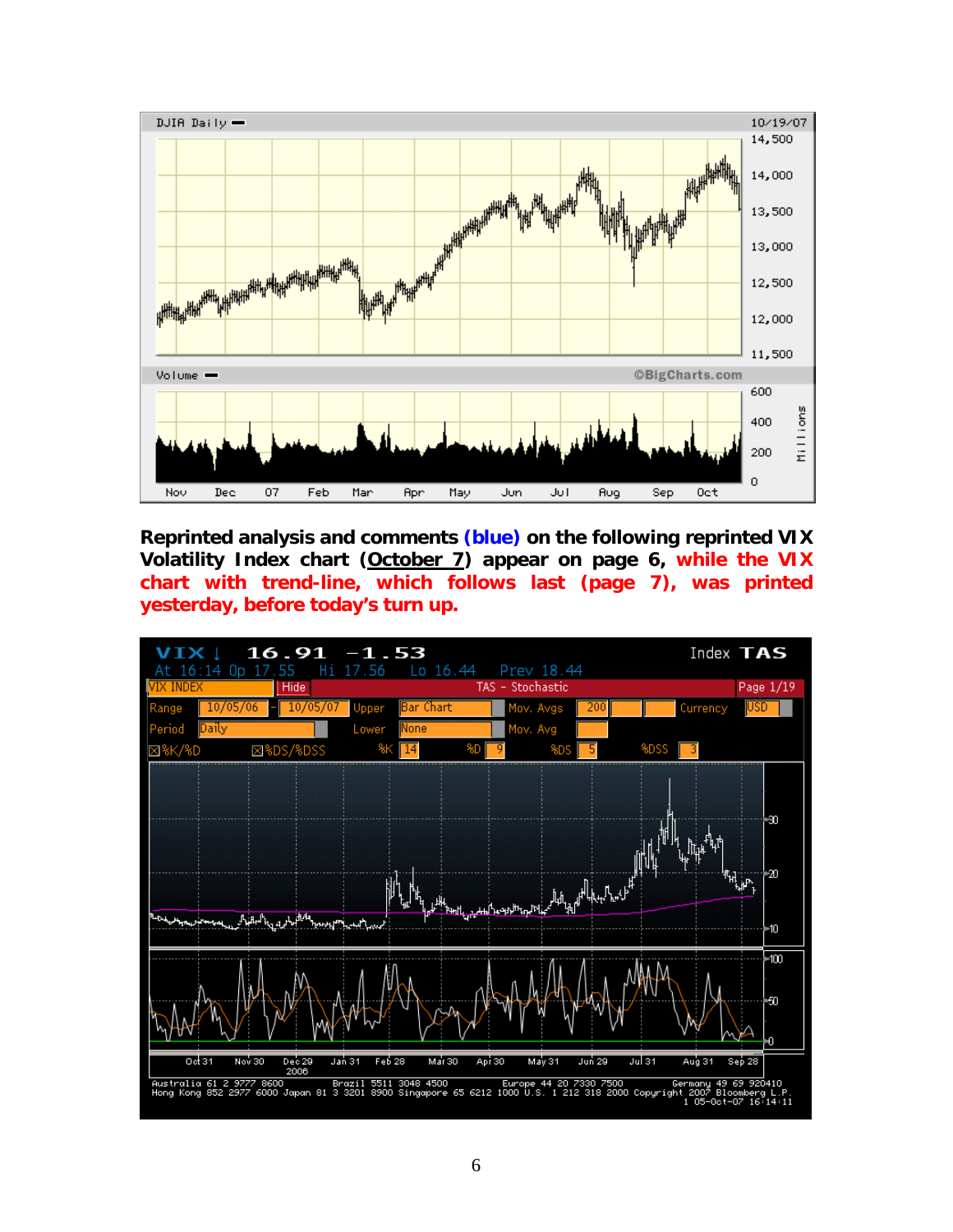**"The 1-year daily VIX chart, which is the first of the 2 charts on the preceding page, illustrates:** 

- **major long-term support**
- **perfect support at the 200-day moving average**
- **a completed 3-wave a-b-c pattern down**
- **a bullish stochastic divergence, should the market advance from here**
- **a long-term up-trend channel"**

**"The 7-year weekly chart (not reprinted here) and stochastic immediately above illustrates:** 

- **an oversold condition**
- **long-term support**
- **a pullback after a breakout, which corrected toward but did not break the 200-week moving average"**

**"I have observed that recent tops have been marked by the VIX turning up, rather than continue to fall, during a move up in the market. I am referring to a 200-point move up in the Dow that is coupled with a turn up in the VIX, as opposed to a continued decline, as a realistic example (and which just occurred)."** 

**The following is the updated daily chart of the VIX. The argument is clear and obvious. It started to turn up with the Dow's last 200-point rally and, as a contrary indicator, that was a sign of an approaching peak, which is why it took off today from the up-trend channel line. (Today's rally in the VIX is not shown.)**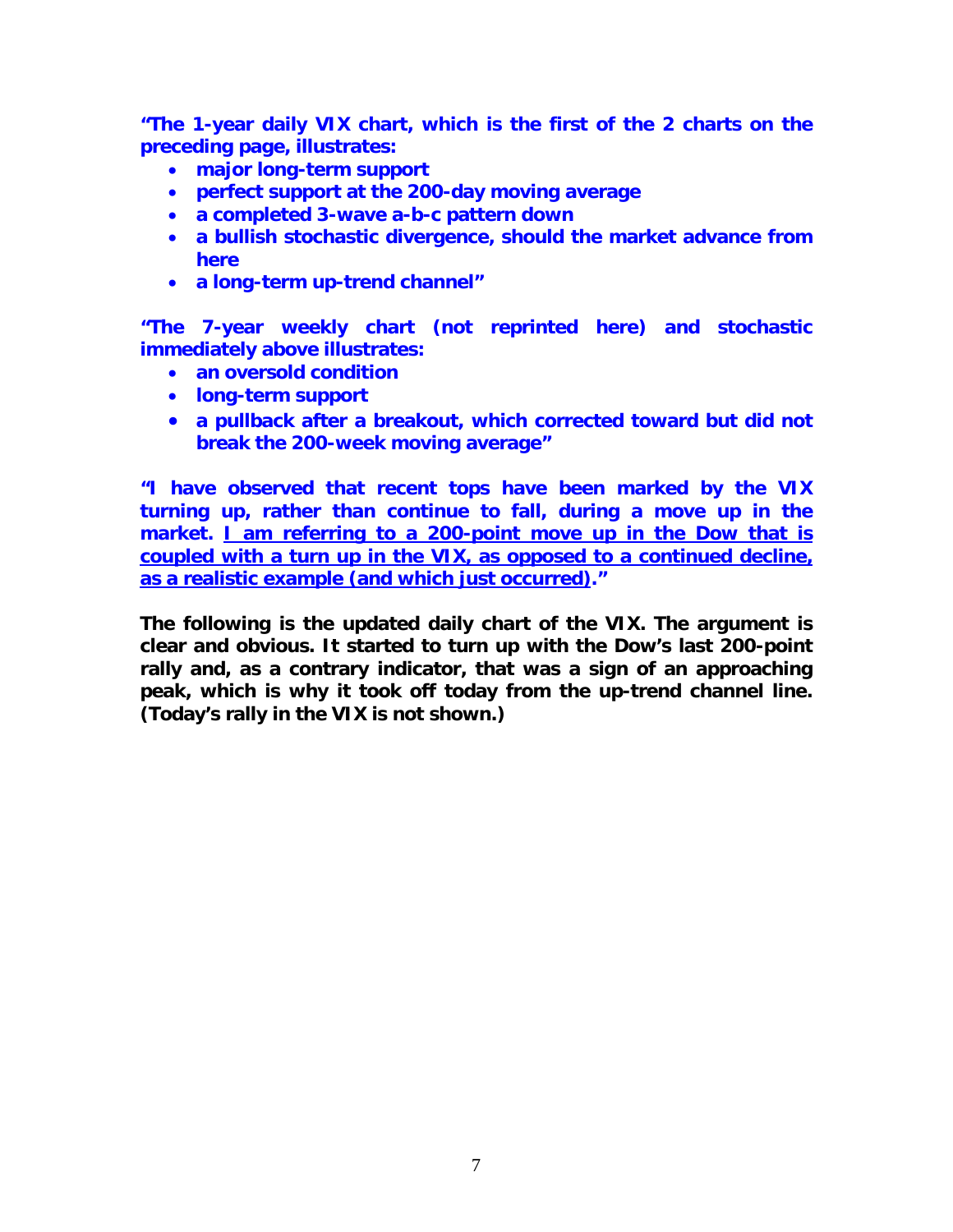

### **Conclusion and strategy:**

**"Amid negative divergences and questionable economic fundamentals, the**  volatility is set to resume, with a resumption of the Yen's bull market. The 4<sup>th</sup> **quarter may yet turn ugly. Either way, risk is defined and limited, since no stocks are held, and within an asset allocation model that is heavily weighted to our other markets and asset classes.** 

**"The Dow's pattern allows for a downside reversal to occur at any time, and the VIX background is entirely supportive of such a scenario."** 

**It seems that the secular peak (including every other cycle, necessarily) is in. This time for sure? Are they planning another crime of the century, or is there to be no disguise for this being about financial and economic calamities.** 

#### **YEN**

**The following daily and weekly Yen charts and stochastic (at the bottom of the graphs), along with the comments from the regular October letter (in blue) serve as the update, as the key is simple: the Dow and Japanese mid-cap value stocks do the opposite of it, the former almost immediately. The latter is on a 3-month lag, which plays**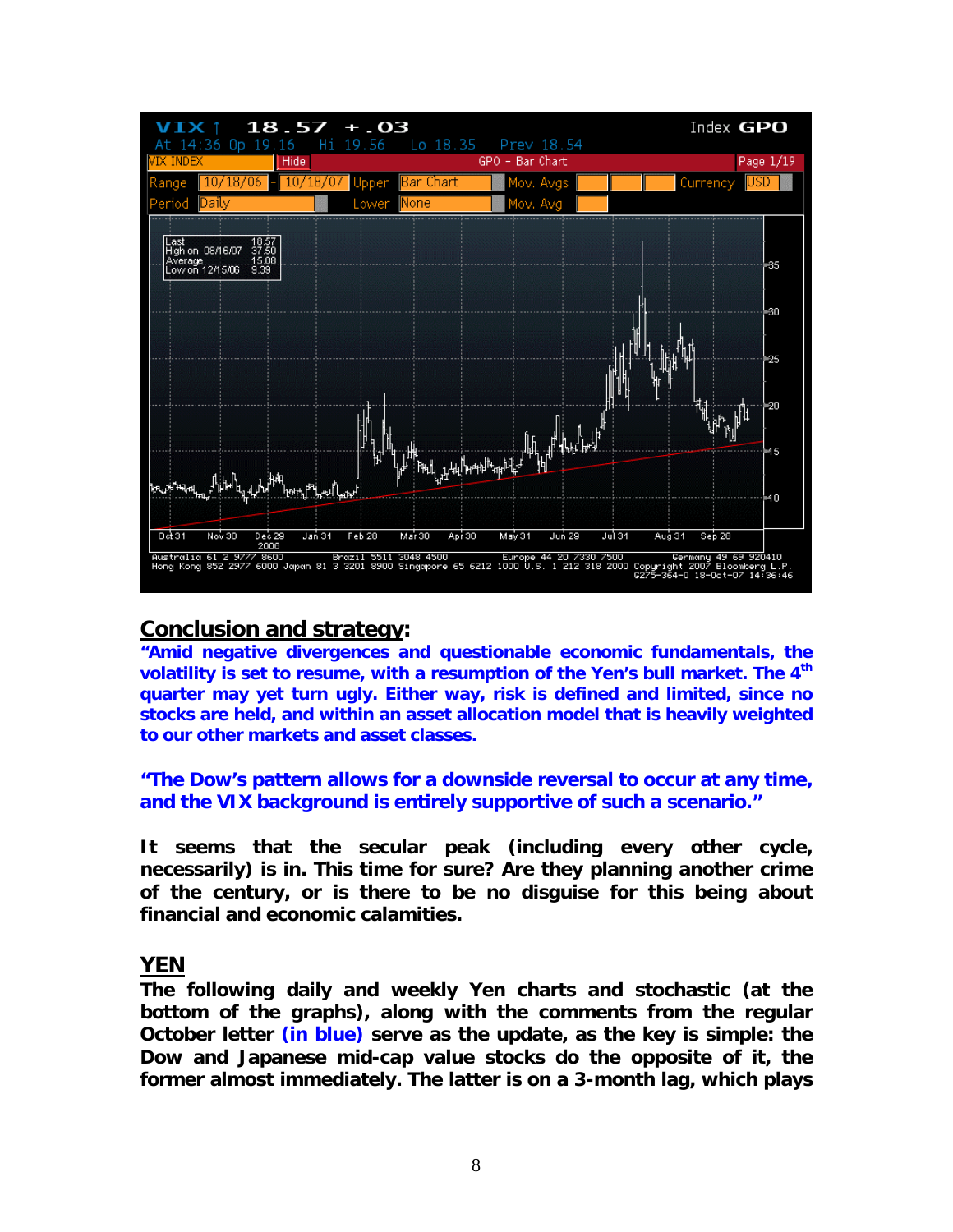**into the typical November/December domestic stock lows. Many will be making higher lows, of course.**